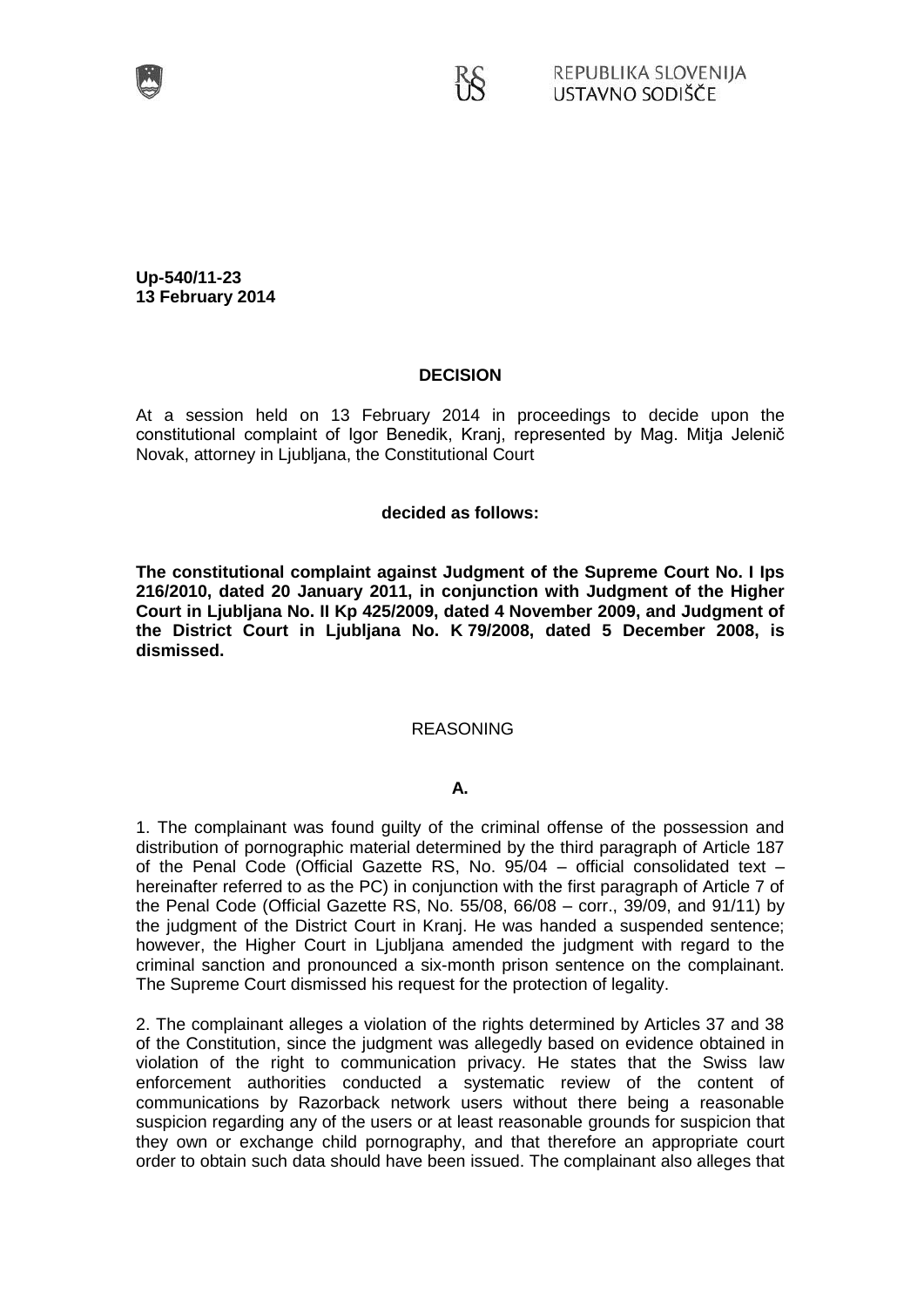the Police obtained the data on who the user of a certain dynamic IP address was[1] first by means of a request of the Police under the third paragraph of Article 149.b of the Criminal Procedure Act (Official Gazette RS, Nos. 96/04 – official consolidated text, and 101/05 – hereinafter referred to as the CPA), and subsequently obtained the same data also on the basis of the order of the investigating judge issued under the first paragraph of Article 149.b of the CPA.[2] In the view of the complainant, a prior court order should have been issued also for these data, since such entail both personal data as well as traffic data in electronic communications networks, and in addition, an individual has a legitimate expectation of privacy with regard to a dynamic IP address.[3] The complainant alleges that the Police should have obtained a court order also for a review of the files on the computer that was seized during the house search. As the Police did not have a court order for any of the three investigative actions, the complainant states that the evidence was obtained in violation of Articles 37 and 38 of the Constitution, therefore, the judgment should not be based on this evidence and such should be removed from the file.

3. By Order of the Panel No. Up-540/11, dated 25 October 2010, the Constitutional Court accepted the constitutional complaint for consideration. Pursuant to the first paragraph of Article 56 of the Constitutional Court Act (Official Gazette RS, No. 64/07 – official consolidated text, and 109/12 – hereinafter referred to as the CCA), the Supreme Court was notified of the acceptance of the constitutional complaint.

4. On the basis of Article 5 of the CCA, the Constitutional Court requested that the office of the Information Commissioner [hereinafter referred to as the Information Commissioner], who publicly expressed its position regarding the issue of the transmission of data on subscribers of electronic communication services at the request of the Police, issue a more detailed explanation of its opinion.[4] In its comprehensive reply it explained that in its view the key issue is whether access to data on the identity of the communicating individual falls within the scope of communication privacy and is therefore regulated by the strict conditions determined by the second paragraph of Article 37 of the Constitution. It argues that law enforcement authorities do not care who the subscriber or user of a particular means of communication is, but are interested in who actually communicated with such. The reason for obtaining the identity of an individual is precisely that he communicated by means of more or less publicly accessible websites. Therefore, the Information Commissioner deems that it is necessary to change the rhetoric on the admissibility of obtaining data regarding individuals with a given IP address, be it static or dynamic, towards a a discussion of what information is actually sought. In its opinion, it is impossible to separate traffic data from subscriber data as traffic data alone does not make any sense if one does not ascertain who the person behind these data is, and the Information Commissioner deems such to be an extremely important element of communication privacy. It also opines that communication privacy entails not only the content of the communication, but also the facts and circumstances related to the communication, which also include information on who communicated when and with whom. It also highlighted that the provisions of the Electronic Communications Act (Official Gazette RS, No. 13/07 – official consolidated text, 110/09, and 33/11) in force at the time in question, which are in its opinion in accordance with the second paragraph of Article 37 of the Constitution, require a court order regarding all data related to electronic communications, irrespective whether such relates to traffic or identification data (e.g. who is using a certain IP address or telephone number). In its view, the third paragraph of Article 149.b of the CPA, which requires only a written request of the Police to obtain data on who was communicating, is constitutionally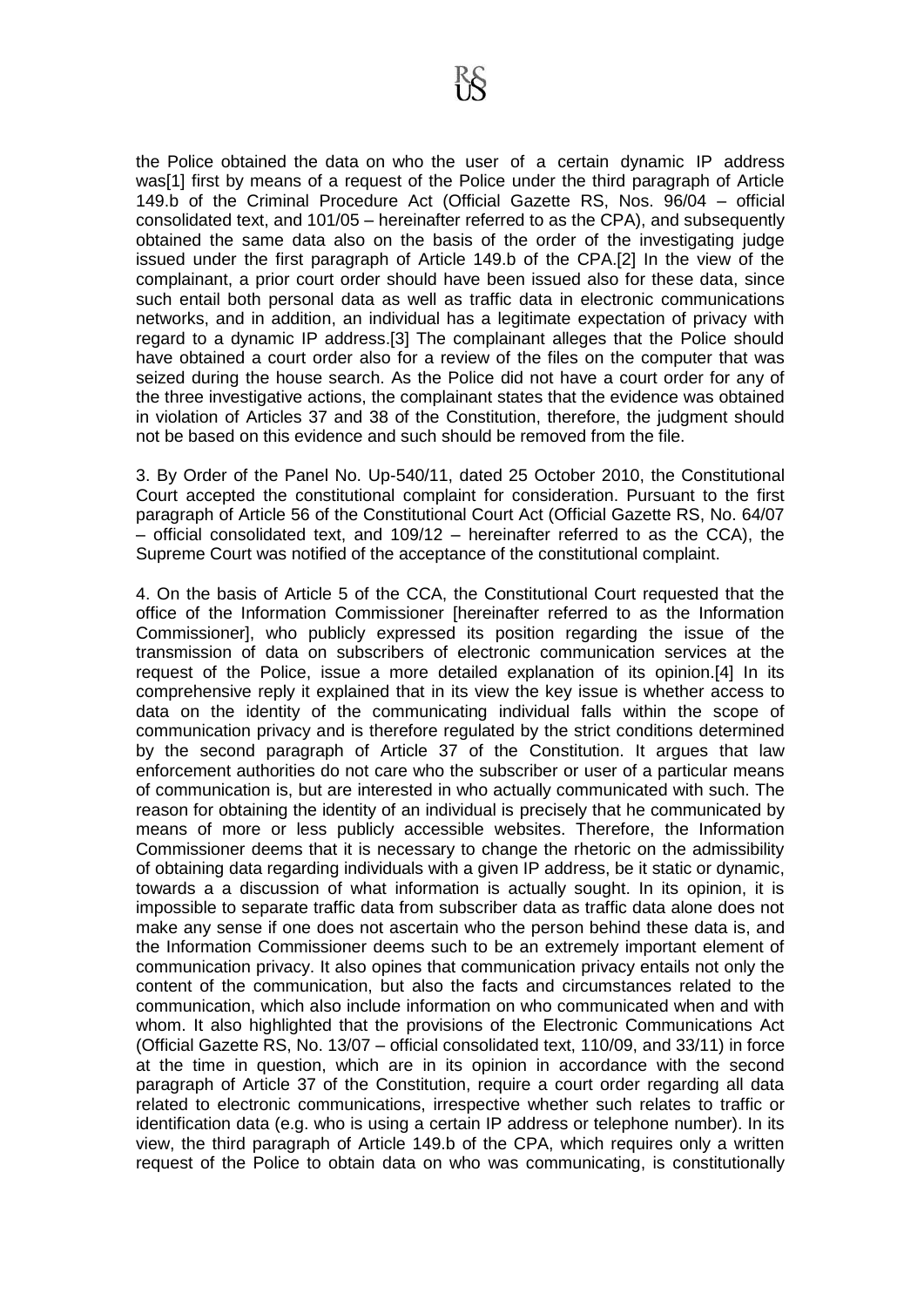problematic. Its criticism expressed publicly regarding the draft proposal of the seventh paragraph of Article 166 of the new Electronic Communications Act (Official Gazette RS, No. 109/12 and 110/13 – hereinafter referred to as ECA-1), which initially required only a written request of a state body for access to data on a subscriber of electronic communication services, must also be understood in this light.[5] The Information Commissioner also highlights the issue that it has not yet dealt with in its opinions, namely whether an individual who publicly discloses the content of his or her communication (e.g. an individual who expresses his or her opinion publicly to a more or less wide circle of readers on the web) continues to enjoy the protection determined by Article 37 of the Constitution regarding traffic data.

5. The opinion of the Information Commissioner was sent to the complainant, who did not respond.

6. In the framework of deciding on the constitutional complaint, the Constitutional Court inspected court file No. K 79/2008 of the District Court in Kranj.

## **B. – I.**

7. In the constitutional complaint the complainant states that the judgment is based on evidence obtained in violation of Articles 37 and 38 of the Constitution, but the substance of his submissions claiming that the Police should have obtained a court order for all three investigative actions only refers to the violation of Article 37 of the Constitution. Based on the above, the Constitutional Court reviewed the judgment in the light of Article 37 of the Constitution.

# **B. – II.**

### **Review of the objections regarding access to the complainant's IP address by the Swiss Police**

8. The complainant opposes the standpoint of the Supreme Court that the dissemination of child pornography via the internet by using the eMule application (and in this way providing content to all interested parties) cannot be defined as circumstances and facts related to the private communication of a particular computer user. In the assessment of the Supreme Court, such a manner of communication, given the general accessibility of websites and the fact that the Police could check the data without special interventions in internet traffic and only on the basis of monitoring those clients that shared the controversial content, enables a practically unidentifiable number of random contacts, therefore one cannot speak of private communication protected by Article 37 of the Constitution. The complainant alleges that the information on the dynamic IP address is a *sui generis* identification datum that exists in the space between personal and traffic data and its holder legitimately expects privacy thereof, therefore it cannot be obtained without a court order. With respect to these claims, the Constitutional Court reviewed whether the stated standpoint of the Supreme Court is in accordance with Article 37 of the Constitution.

9. The component of privacy that concerns the freedom of communication is protected twice by the Constitution: in Article 35, which sets out the general rule that everyone has the right to privacy and that privacy is inviolable, and in particular in the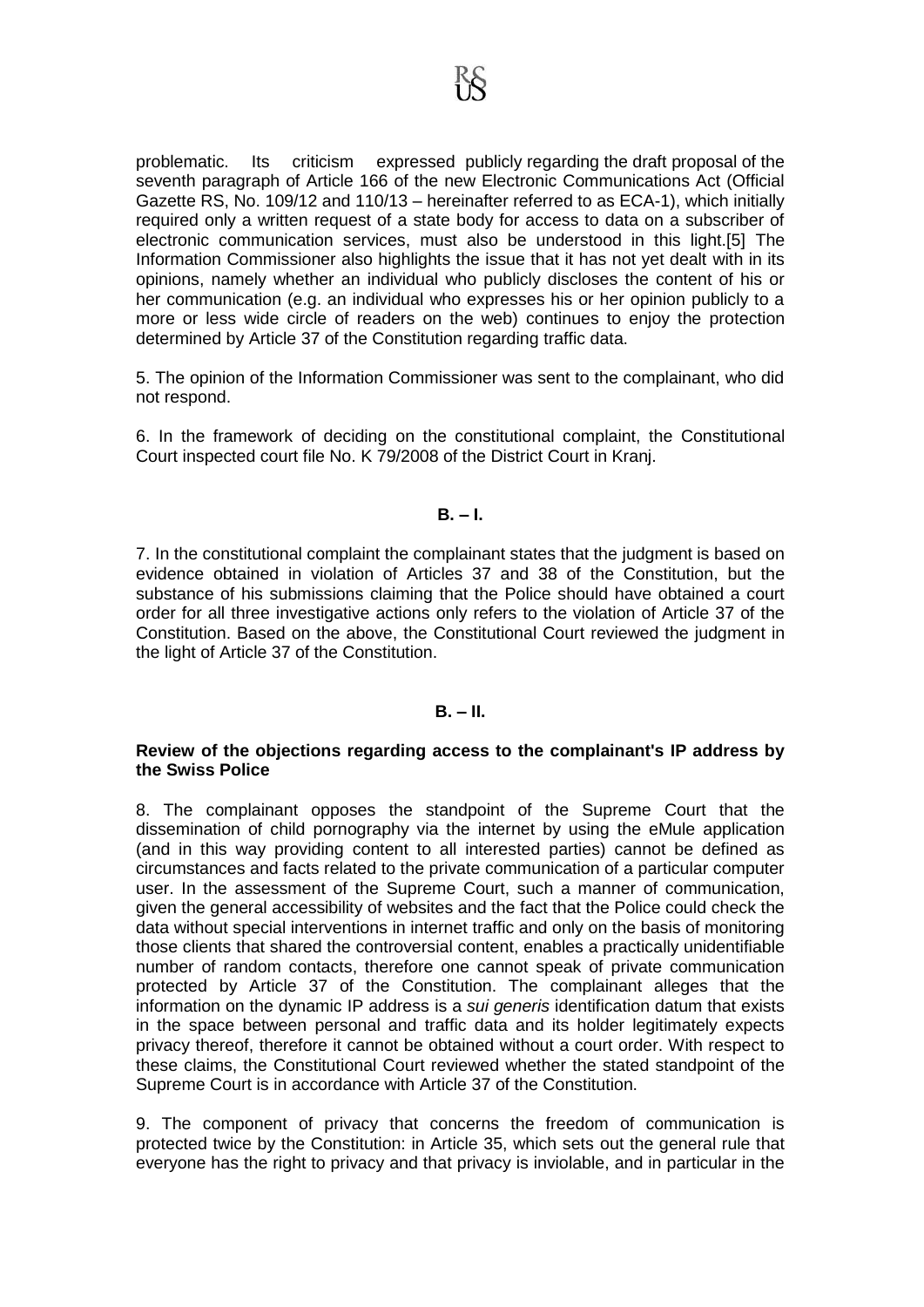first paragraph of Article 37, which provides for the privacy of correspondence and other means of communication.[6] Under the latter paragraph the Constitution guarantees free and uncontrolled communication and therewith the confidentiality of relationships an individual enters into when communicating. The conditions for restrictions of the right to the privacy of correspondence and other means of communication are determined by the second paragraph of Article 37 of the Constitution, namely a restriction of the freedom of communication is admissible if: (1) it is prescribed by law, (2) it is allowed on the basis of a court order, (3) the duration of the interference is explicitly limited, and (4) if such is necessary for the institution or course of criminal proceedings or for reasons of national security.

10. In the framework of the right to respect for private and family life, the right to communication privacy is also determined by the Convention for the Protection of Human Rights and Fundamental Freedoms (Official Gazette RS, No. 33/94, MP, No. 7/94 – hereinafter referred to as the ECHR) in Article 8[7] and the International Covenant on Civil and Political Rights (Official Gazette SFRY, No. 7/71, and Official Gazette RS, No. 35/92, MP, No. 9/92 – hereinafter referred to as the ICCPR) in Article 17.[8] It follows from the settled caselaw of the European Court of Human Rights (hereinafter referred to as the ECtHR) that protection under Article 8 of the ECHR is afforded not only to the content of the message but also the circumstances and facts related to the communication.[9] The ECtHR dealt with the right to respect for one's private life in relation to online communication in the judgment in the case *K.U. v. Finland* from the perspective of the victim.[10] It decided that Finland did not adequately protect the right to respect for the applicant's private life as the confidentiality requirement had been given precedence over his physical and moral integrity, and consequently had violated the applicant's right determined by Article 8 of the ECHR.[11]

11. The second paragraph of Article 37 of the Constitution provides a higher level of protection than Article 8 of the ECHR as it requires a court order for any interference with the right to communication privacy.[12] The constitutional review of the case must therefore be performed on the basis of the Constitution. The right to communication privacy determined by the first paragraph of Article 37 of the Constitution primarily protects the content of the communicated message. Therefore, it ensures protection of the individual's interest that no one will gain knowledge of the content of the message transmitted through any means that enable the exchange and dissemination of such data without his or her consent, as well as the interest of individuals to decide freely to whom, to what extent, how, and under what conditions they will transmit a particular message.[13] In addition to the message content, the circumstances and facts related to the communication are also protected. In accordance with this view, in Decision No. Up-106/05, dated 2 October 2008 (Official Gazette RS, No. 100/08, and OdlUS XVII, 84) the Constitutional Court extended the protection provided by Article 37 of the Constitution also to such data regarding telephone calls that by their nature constitute an integral part of communication so that such data cannot be obtained without a court order.[14] The mentioned Decision refers otherwise to telephone communication, but the same conclusion can be applied *mutatis mutandis* to other types of communication at a distance. The crucial constitutional review test for the review of the Constitutional Court whether a particular communication is protected under Article 37 of the Constitution is the test of the legitimate expectation of privacy.[15]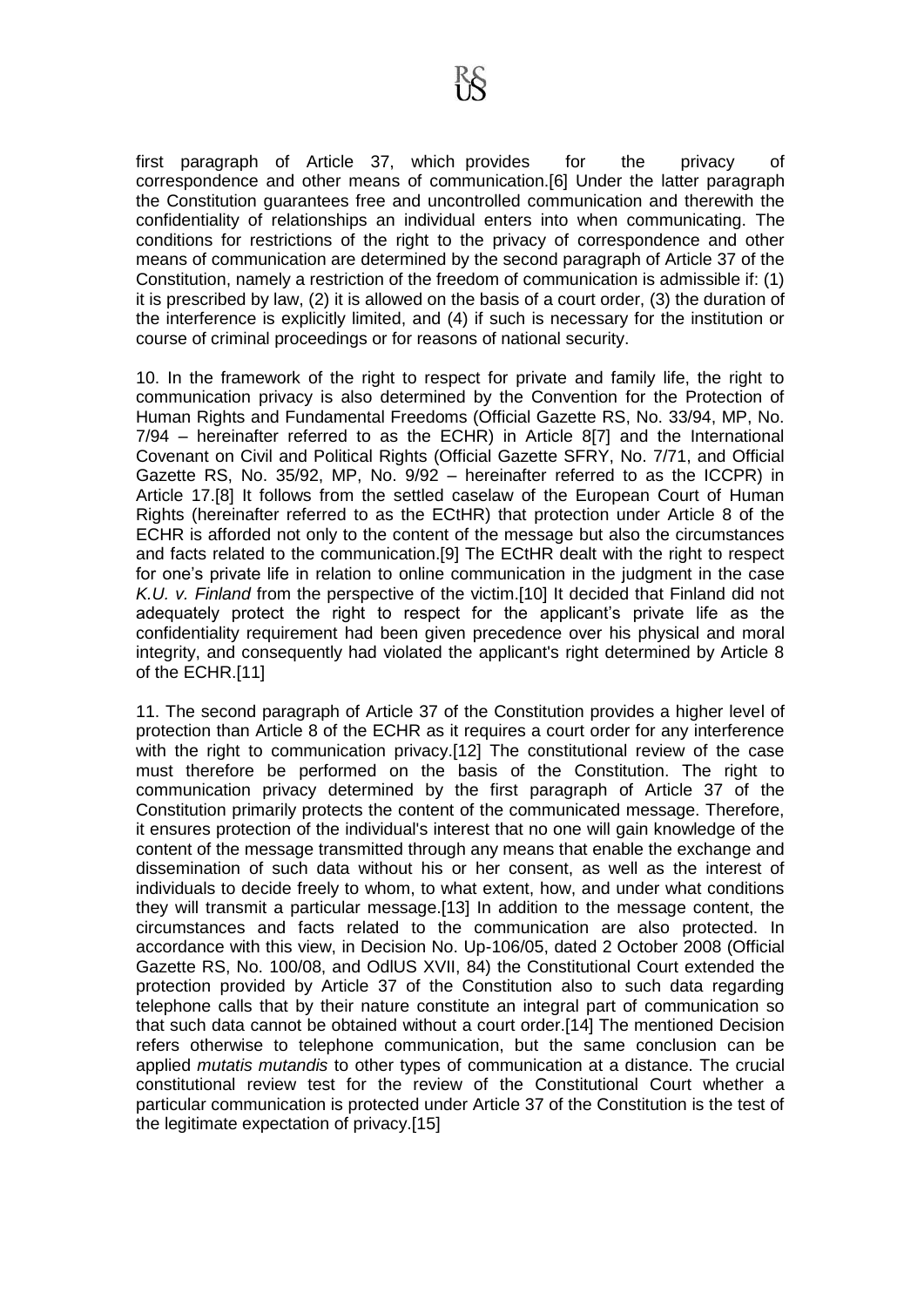12. Communication via the internet takes place, in principle, in an anonymous form, which is essential for the free development of personality, freedom of speech, and the expression of ideas, and, consequently, for the development of a free and democratic society. The privacy of communication protected by the strict conditions determined by the second paragraph of Article 37 of the Constitution is therefore a very important human right that is becoming increasingly important due to technological advances and the related growing possibilities of monitoring such. It entails individuals' legitimate expectation that the state will leave them alone also in their communication through modern communication channels and that they do not necessary have to defend themselves for what they do, say, write or think. If there is a suspicion of a criminal offense the Police must have the ability to identify the individuals who have participated in a certain communication related to an alleged criminal offense, because the perpetrators are harder to trace due to this principle of anonymity on the internet. The conditions under which the Police can carry out investigative actions and whether they need a court order, however, depend on whether such entail an interference with the right to communication privacy.

13. As was pointed out above, in addition to the content of communications, Article 37 of the Constitution also protect traffic data. Traffic data signifies any data processed for the transmission of communications in an electronic communications network or for the billing thereof.[16] Such entails that the IP address is a traffic datum. The Constitutional Court must therefore answer the question whether the complainant legitimately expected privacy regarding this datum.

14. Two factors must be weighed in relation to this review: the expectation of privacy regarding the IP address and the legitimacy of this expectation, where the latter must be of such nature that the society is willing to accept it as legitimate.[17] The complainant in the case at issue communicated with other users of the Razorback network by using the eMule application to exchange various files, including those that contained child pornography.[18] With regard to the general anonymity of internet users and also the content of the files, the Constitutional Court has no doubt that the complainant expected that his communications would remain private, and he also certainly expected that his identity would not be disclosed. The question therefore is whether such expectation of privacy was legitimate. The complainant has not established that the IP address through which he accessed the internet was hidden in any way, and thus invisible to other users, or that access to the Razorback network (and thus to the content of the files) was in any way restricted, for example by passwords or other means. Namely, that by such conduct he as a user had clearly expressed his intention that he wanted to keep his communications and identity private or that he legitimately expected privacy therewith. In other words, the subject of protection afforded by Article 37 of the Constitution is communication regarding which the individual legitimately expects privacy and makes that clear to the outside world. In contrast, in the complainant's case anyone interested in exchanging such could have accessed the contested files, and the complainant has not demonstrated that his IP address was in any way concealed or inaccessible by other users of this network. This leads to the conclusion that this entailed an open line of communication with a previously undetermined circle of strangers using the internet worldwide who have shown interest in sharing certain files, while at the same time access to the IP addresses of other users was not limited to users of this network. Therefore, in the view of the Constitutional Court, the complainant's expectation of privacy was not legitimate; that which a person knowingly exposes to the public, even if from a home computer and the shelter of his or her own home, cannot be a subject of the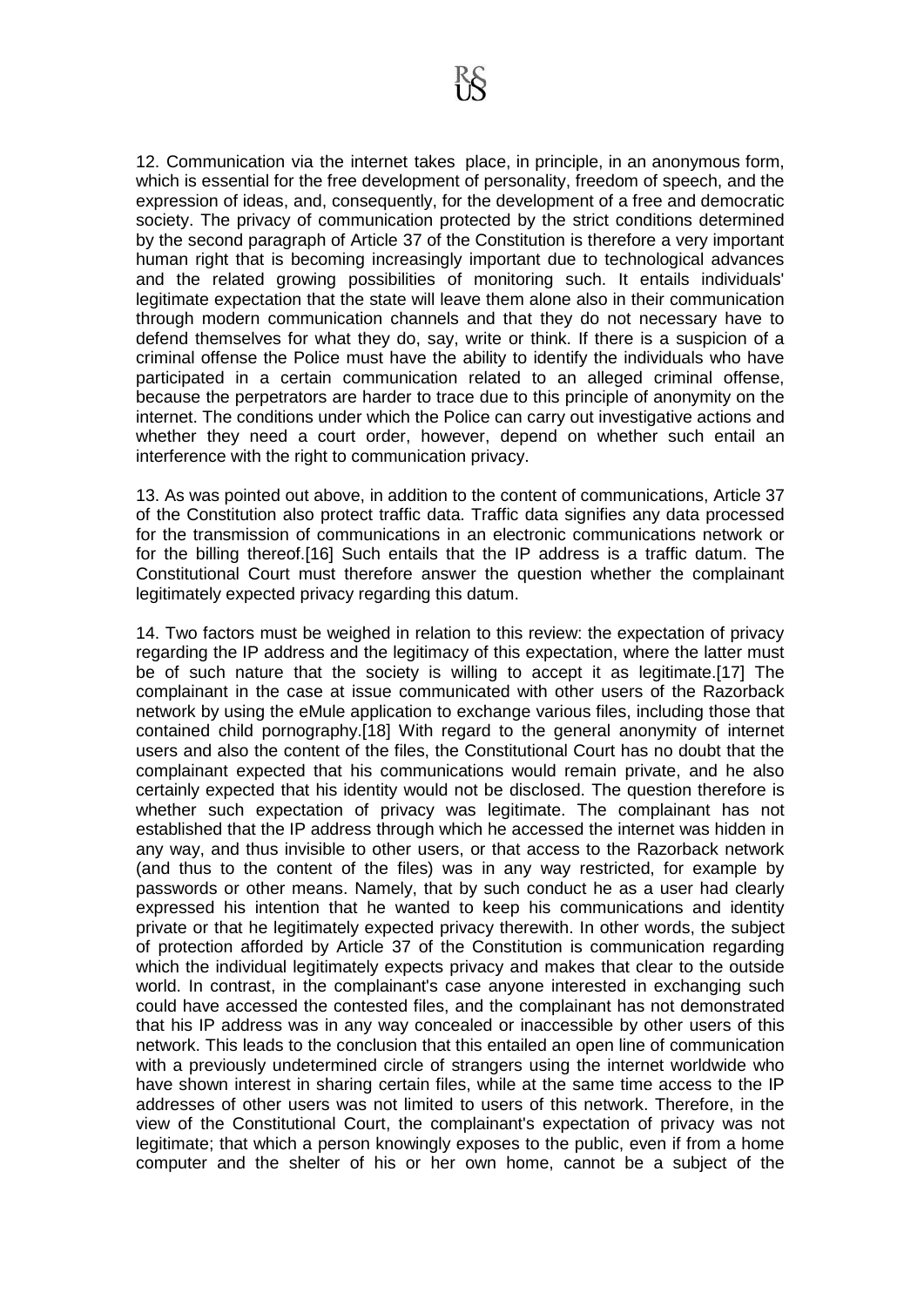protection afforded by Article 37 of the Constitution. In view of the foregoing, the contested standpoint of the Supreme Court does not raise concerns regarding constitutional law. Obtaining the data regarding the complainant's dynamic IP address does not interfere with his right to communication privacy determined by the first paragraph of Article 37 of the Constitution taking into account all the circumstances of the case, therefore a court order was not necessary to access it.[19] By his conduct the complainant himself waived his right to privacy and therefore could not have a legitimate expectation of privacy therewith.

15. As a result of the decision that the conduct of the Police did not constitute an interference with the applicant's communication privacy determined by the first paragraph of Article 37 of the Constitution, the Constitutional Court also points out that it did not need to answer the question of whether it is always necessary to assess the admissibility of interferences in communication privacy strictly according to the provisions of the Constitution and not taking into the account that the interferences were the result of the conduct of the competent authorities of other states that might be bound by different conditions as regards the protection of individual human rights.

### **Review of the objections regarding access to data on the user of a certain IP address**

16. The complainant also challenges the standpoint of the Supreme Court that by its request to the service provider under the third paragraph of Article 149.b of the CPA the Police did not acquire traffic data, but only data regarding a particular user of a determined means of communication. In the view of the Supreme Court, it is irrelevant from this respect whether the IP address was static or dynamic, as the obtained data did not reveal anything more than what was requested, i.e. only the data regarding the user of the computer through which an individual accessed the internet. The complainant argues that the data regarding the user of a dynamic IP address is at the same time personal and traffic data, which entails that the Police can obtain it only on the basis of a court order. As the Police obtained the data regarding the user on the basis of a request, the complainant opines that the evidence was obtained in violation of Article 37 of the Constitution.

17. In the case at issue, on 7 June 2006, on the basis of the third paragraph of Article 149.b of the CPA[20], the Police sent a request to the service provider for data regarding the user to whom IP address 195.210.223.200 was assigned on 20 February 2006 at 13:28. In the response, they received data regarding the user's name, surname, and address, while the time of the communication set to the nearest second was already known.[21] Then on 14 December 2006 the Police also obtained an order issued by the investigating judge on the basis of the first paragraph 149.b of the CPA[22] and the service provider also provided the traffic data on the basis of this order.[23] The main issue for the Constitutional Court at this point is therefore whether obtaining the data regarding the identity of the user of a determined IP address falls within the framework of communication privacy.

18. In accordance with the position of the Constitutional Court in Decision No. Up-106/05, Article 37 of the Constitution also protects traffic data, i.e. data regarding, for example, who, when, with whom, and how often someone communicated. The identity of the communicating individual is one of the important aspects of communication privacy, therefore it is necessary to obtain a court order for its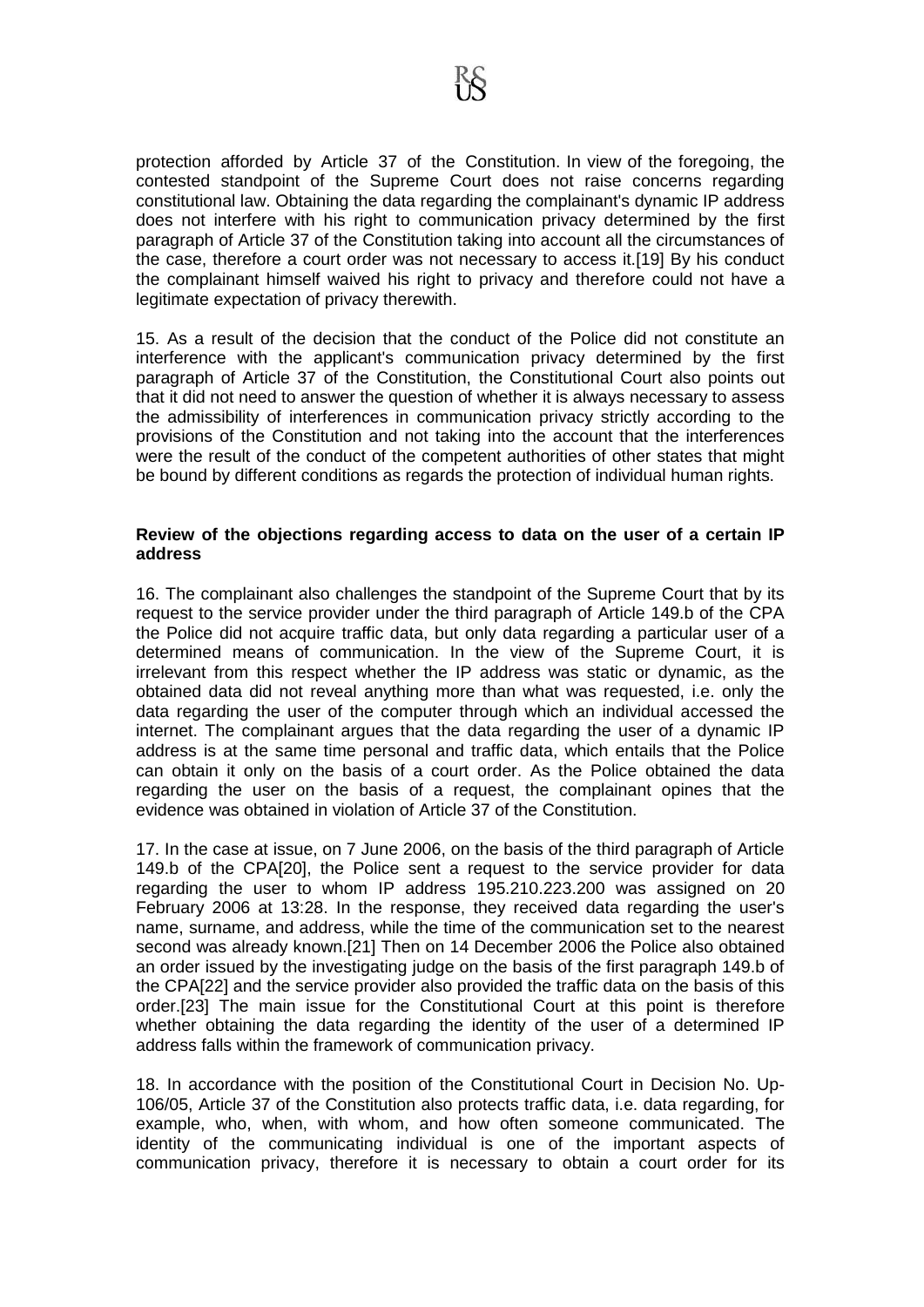disclosure in accordance with the second paragraph of Article 37 of the Constitution. Despite this standpoint, the Constitutional Court decided that the complainant's allegation of a violation of Article 37 of the Constitution is unfounded in the case at issue. By his conduct, the complainant has himself waived protection of his privacy by publicly revealing both his own IP address as well as the content of his communications, and therefore can no longer rely on it as regards the disclosure of his identity. Since by such he also waived the legitimate expectation of privacy, the data regarding the identity of the IP address user no longer enjoyed protection in terms of communication privacy, but only in terms of information privacy determined by Article 38 of the Constitution. Therefore, by obtaining the data on the name, surname, and address of the user of the dynamic IP address through which the complainant communicated the Police did not interfere with his communication privacy and therefore did not require a court order to disclose his identity.[24] In view of the foregoing, the contested position of the Supreme Court is not inconsistent with Article 37 of the Constitution, and the complainant's complaints in this part are unfounded.

### **Review of the objections regarding the review of the computer files found on the complainant's computer**

19. The complainant's final objection refers to the issue of whether the Police should have a specific court order for the review of the computer files on the complainant's computer. In this regard, the complainant objects to the standpoint of the Supreme Court that an additional court order is not required for such review, because the Police seized the computers on the basis of a search order and the computers were first sealed and subsequently also inspected and the files were copied in the presence of the complainant.

20. In accordance with Decision of the Constitutional Court No. Up-106/05, a review of data stored on an electronic device entails an interference with an individual's communication privacy determined by Article 37 of the Constitution.[25] This entails that such data storage media cannot be reviewed without a court order.[26]

21. In the case at issue, following a motion of the Police, dated 10 January 2007, the investigating judge issued a search order for a house search of the complainant's apartment on 12 January 2007 and the search was carried out on 25 February 2007.[27] It clearly follows from the motion of the Police for the search order that the Police wanted to review in particular the hard disks of computers and any other data storage media. When deciding whether to issue the order, the investigating judge was therefore aware of the fact that during the house search the Police would seize computer equipment and that they would also review such equipment. The foregoing is also clear from the search order, from which it follows that it was issued precisely with the intent to review the data stored on the computer and other data storage media (CDs and DVDs). Such entails that the interference with communication privacy was allowed by a judge by a court order, and despite the absence of detailed statutory regulation, in accordance with the constitutional guarantees the Police also allowed the complainant to be present in both instances when his computer was reviewed. In view of the foregoing, the contested standpoint of the Supreme Court is in accordance with the requirements of the second paragraph of Article 37 of the Constitution. The search order for the house search was issued with the intent to seize and review electronic data storage media, and the complainant was present in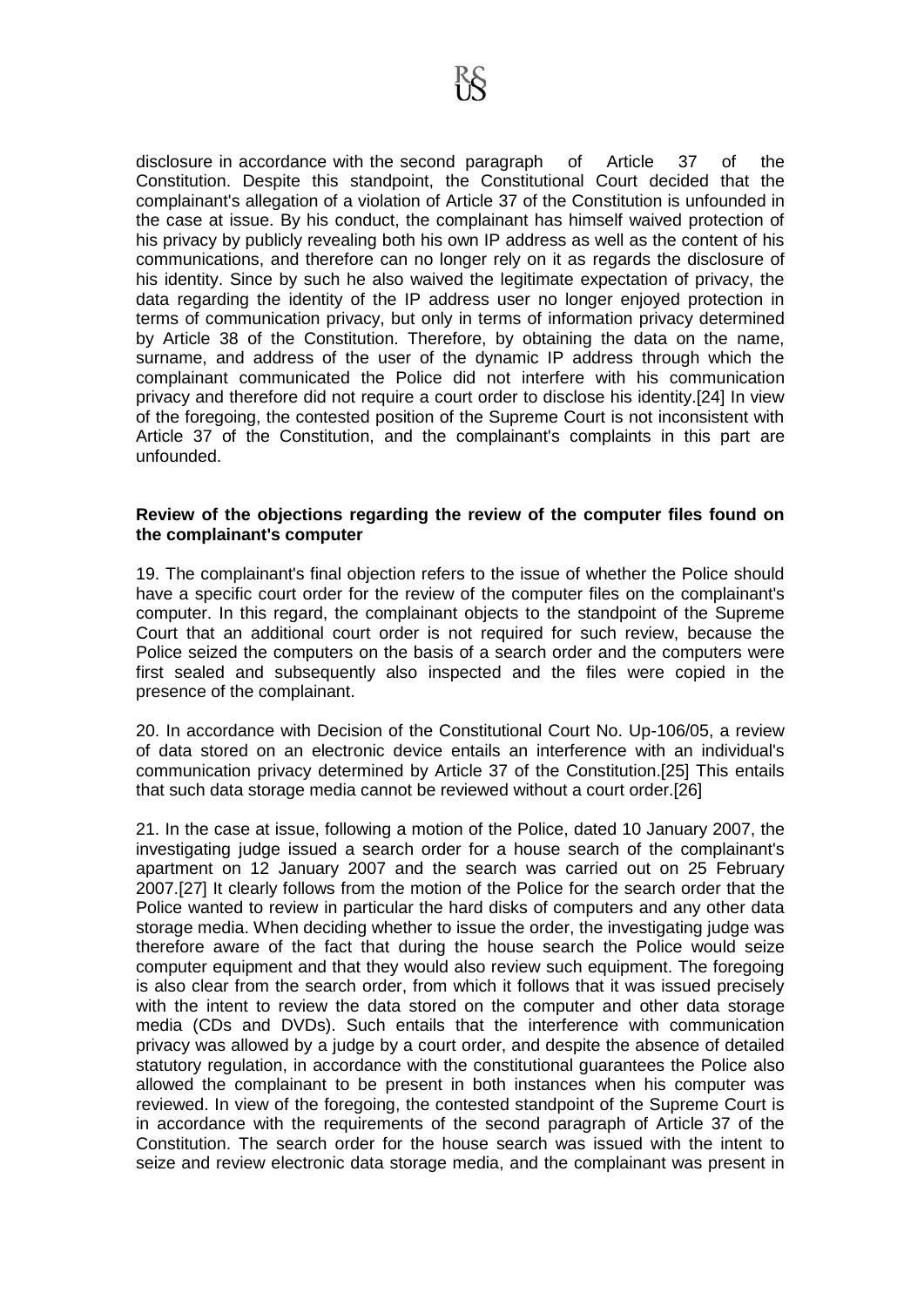both instances of the review of the computers and electronic data. The Constitutional Court therefore decided that the review of the files on the complainant's computer did not violate his right to communication privacy.

22. Taking into account all the arguments, there is no violation of the right to the protection of the privacy of correspondence and other means of communication determined by Article 37 of the Constitution, therefore the Constitutional Court dismissed the constitutional complaint.

# **C.**

23. The Constitutional Court reached this Decision on the basis of the first paragraph of Article 59 of the CCA, composed of: Mag. Miroslav Mozetič, President, and Judges Dr Mitja Deisinger, Dr Dunja Jadek Pensa, Mag. Marta Klampfer, Dr Etelka Korpič – Horvat, Dr Ernest Petrič, Jasna Pogačar, Dr Jadranka Sovdat, and Jan Zobec. The Decision was reached by seven votes against two. Judges Jadek Pensa and Sovdat voted against and submitted dissenting opinions.

> Mag. Miroslav Mozetič President

Endnotes:

[1] An IP address is a number that precisely determines a device connected to the internet (the abbreviation IP stands for Internet Protocol).

[2] At the time of obtaining the data regarding the IP address and its user (20 February 2006 and 7 June 2006) the cited Criminal Procedure Act was in force, but the wording of Article 149.b thereof remained unchanged until the Act Amending the Criminal Procedure Act (Official Gazette RS, No. 91/11) came into force.

[3] IP addresses are assigned as either a static or a dynamic address. The allocation of a static IP address entails continuous use of a single IP address, while the allocation of a dynamic address entails the random allocation of a new/different IP address upon every connection to the internet.

[4] E.g. in their Opinion on the Transmission of Data Regarding Dynamic IP Addresses to the Police, No. 0712-259/2009/2, dated 11 June 2009, and similarly also in the appeal to the deputy groups, dated 4 October 2012, available at: <https://www.ip-rs.si/novice/detajl/apel-informacijskega-pooblascenca-k-previdnostiglede-pooblastil-za-posege-v-komunikacijsko-

zasebn/?cHash=d89468d16600c1ae9be3cd80e9b23275>, and in Opinion No. 0712- 1/2012/2854, dated 4 June 2013.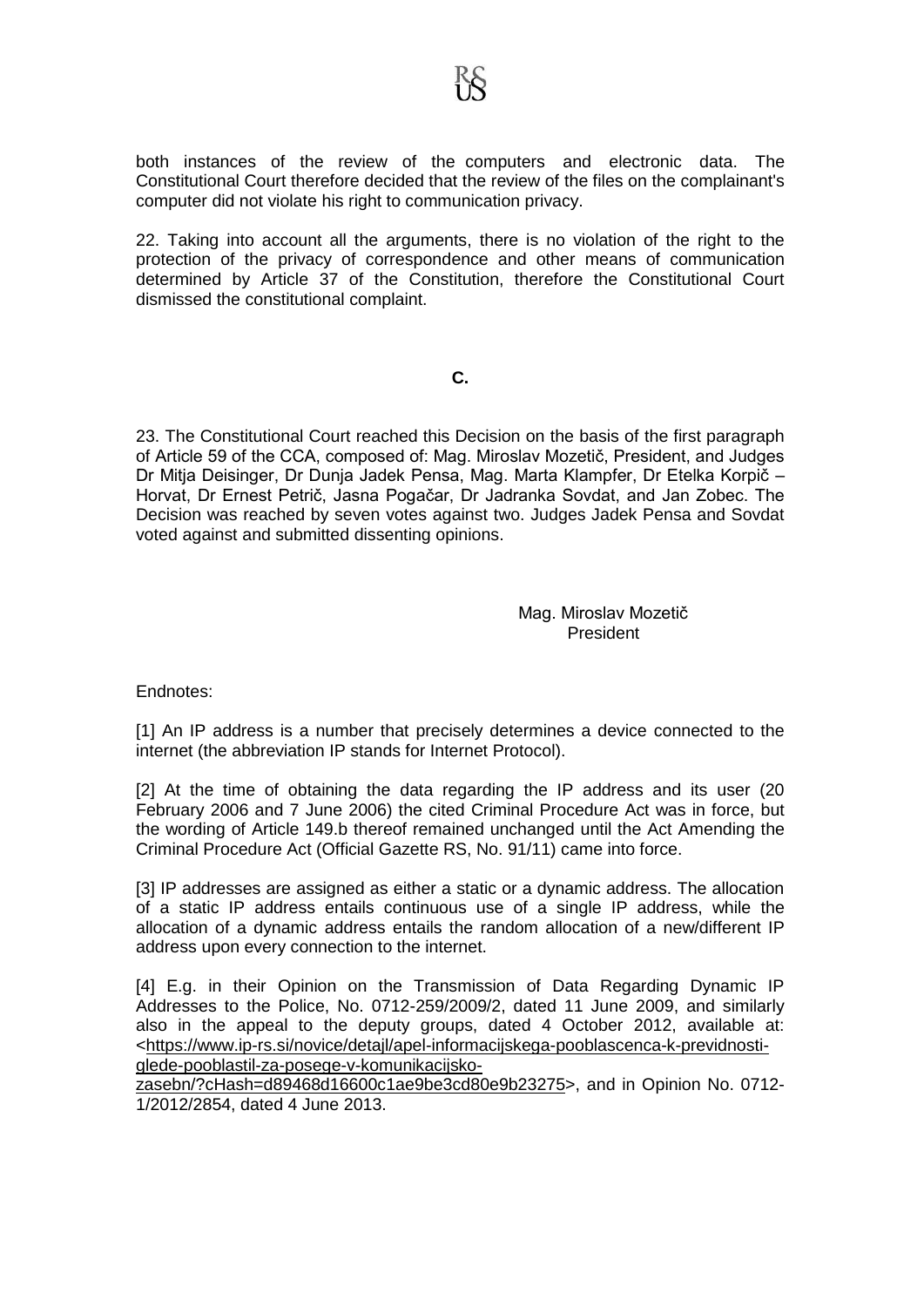[5] In the procedure for adopting the new ECA-1 the wording of the seventh paragraph of Article 166 was later rejected, therefore the disputed paragraph does not exist in the current ECA-1.

[6] *Cf*. Decision of the Constitutional Court No. U-I-25/95, dated 27 November 1997 (Official Gazette RS, No. 5/98, and OdlUS VI, 158).

[7] Article 8 of the ECHR determines that: "(1) Everyone has the right to respect for his private and family life, his home and his correspondence.

(2) There shall be no interference by a public authority with the exercise of this right except such as is in accordance with the law and is necessary in a democratic society in the interests of national security, public safety or the economic well-being of the country, for the prevention of disorder or crime, for the protection of health or morals, or for the protection of the rights and freedoms of others."

[8] Article 17 of the ICCPR determines that: "(1) No one shall be subjected to arbitrary or unlawful interference with his privacy, family, home or correspondence, nor to unlawful attacks on his honour and reputation.

(2) Everyone has the right to the protection of the law against such interference or attacks."

[9] *Cf*. judgment in the case *Malone v. The United Kingdom*, dated 2 August 1984, para. 84; the same in the judgment in the case *P.G. and J.H. v. The United Kingdom*, dated 25 September 2001, para. 42.

[10] In the cited judgment, dated 2 December 2008, the ECtHR reviewed a case where an unknown perpetrator posted an ad on an Internet dating site posing as the 12-year old applicant, announcing that he was looking for an intimate relationship with a boy of his age or older "to show him the way." The Police requested the identity of the holder of the IP address directly from the service provider, but unsuccessfully. Subsequently, a court also refused to issue a court order since there was no explicit legal provision authorising the disclosure of the holder due to such criminal offenses. The actual perpetrator was thus never found.

[11] In the cited judgment the ECtHR emphasised that the freedom of expression and confidentiality of communications are important considerations that must be respected also on the internet, but such protection cannot be absolute. In instances such as in the case at issue, the physical and moral integrity of a minor is at stake, which requires that the state acts especially diligently and sets up a system that efficiently deters the commission of criminal offences. In the view of the ECtHR, on such occasions the freedom of expression and confidentiality of communications must yield to the prevention of crime and the protection of the rights of others.

[12] *Cf*. in detail, Decision of the Constitutional Court No. U-I-40/12, dated 11 April 2013 (Official Gazette RS, No. 39/13).

[13] Similarly, G. Klemenčič in: L. Šturm (ed.), Komentar Ustave RS – Dopolnitev komentarja – A [Commentary on the Constitution of the Republic of Slovenia, Supplement – A], Fakulteta za državne in evropske študije, Ljubljana 2011, p. 522.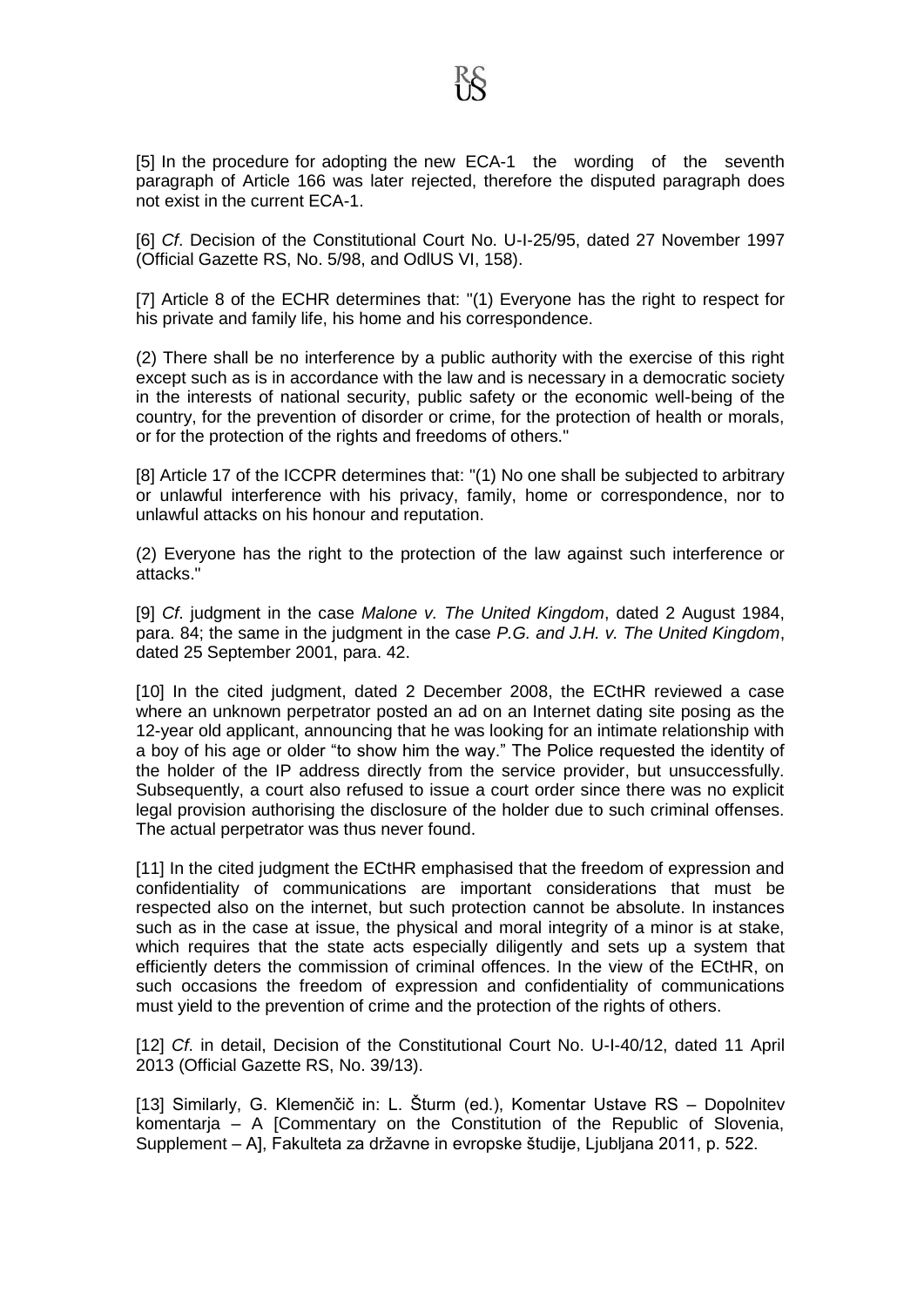[14] These are so-called traffic data, e.g. regarding the last calls made and unanswered calls evident from the phone memory.

[15] *Cf*. Decision of the Constitutional Court No. U-I-25/95.

[16] Such are, for example, data relating to the routing, duration, time or volume of messages, the protocol used, the location of the terminal equipment of the sender or the recipient, the beginning, end, and duration of a connection, and similar. *Cf*. Point 25 of Article 3 of the Electronic Communications Act (Official Gazette RS, No. 43/04), which was in force at the time the data was accessed, but the current ECA-1 defines traffic data, *mutatis mutandis*, in the same manner (Point 45 of Article 3) .

[17] *Cf*. Decision of the Constitutional Court No. Up-3381/07, dated 4 March 2010 (Official Gazette RS, No. 25/10).

[18] In criminal law theory, the term "child pornography" is gradually being abandoned and the term "child sexual abuse images or materials" is increasingly being used. However, given that the ordinary courts in these proceedings used the term "child pornography" and that the same term is used in the Penal Code, the Constitutional Court also used it in this Decision for reasons of clarity.

[19] *Cf*. also Decision of the Austrian Constitutional Court No. B 1031/11, dated 29 June 2012, in which the Court dealt with a case in which the complainant chatted in an online chat (chatroom) and one of other participants had a suspicion of a criminal offense. The other participant filed a criminal complaint with the Police and gave them the web address of the chatroom and the alias (nickname) of the complainant. The Police first obtained the data on the IP address used for the communication and subsequently the data on the user (name, surname, and address) of this IP address without a court order. The Court decided, on the basis of similar constitutional requirements as those resulting from the second paragraph of Article 37 of the Constitution, that if security authorities legally obtain the content of a message from communication available to the public or communication that is closed to the public but the content is transmitted to them by one of the participants in this communication, such communication is not a subject of protection afforded by the secrecy of communications.

[20] The third paragraph of Article 149.b of the CPA determined the following: "If there are grounds for suspicion that a criminal offense for which the perpetrator is prosecuted *ex officio* was committed or is about to be committed and it is necessary for the discovery of the offense or the perpetrator to obtain data regarding the owner or subscriber of a particular means of communication in the electronic communications traffic that are not published in directories of subscribers and regarding the period within which such means was or is in use, the Police may request in writing from the electronic communications networks service provider such data even without the consent of the individual to whom such data refer."

[21] The subscriber or the party to the contract with the service provider was the father of the complainant.

[22] The first paragraph of Article 149.b of the CPA determined the following: "If there are grounds for suspicion that a criminal offense for which the perpetrator is prosecuted *ex officio* was committed, is being committed, is about to be committed or